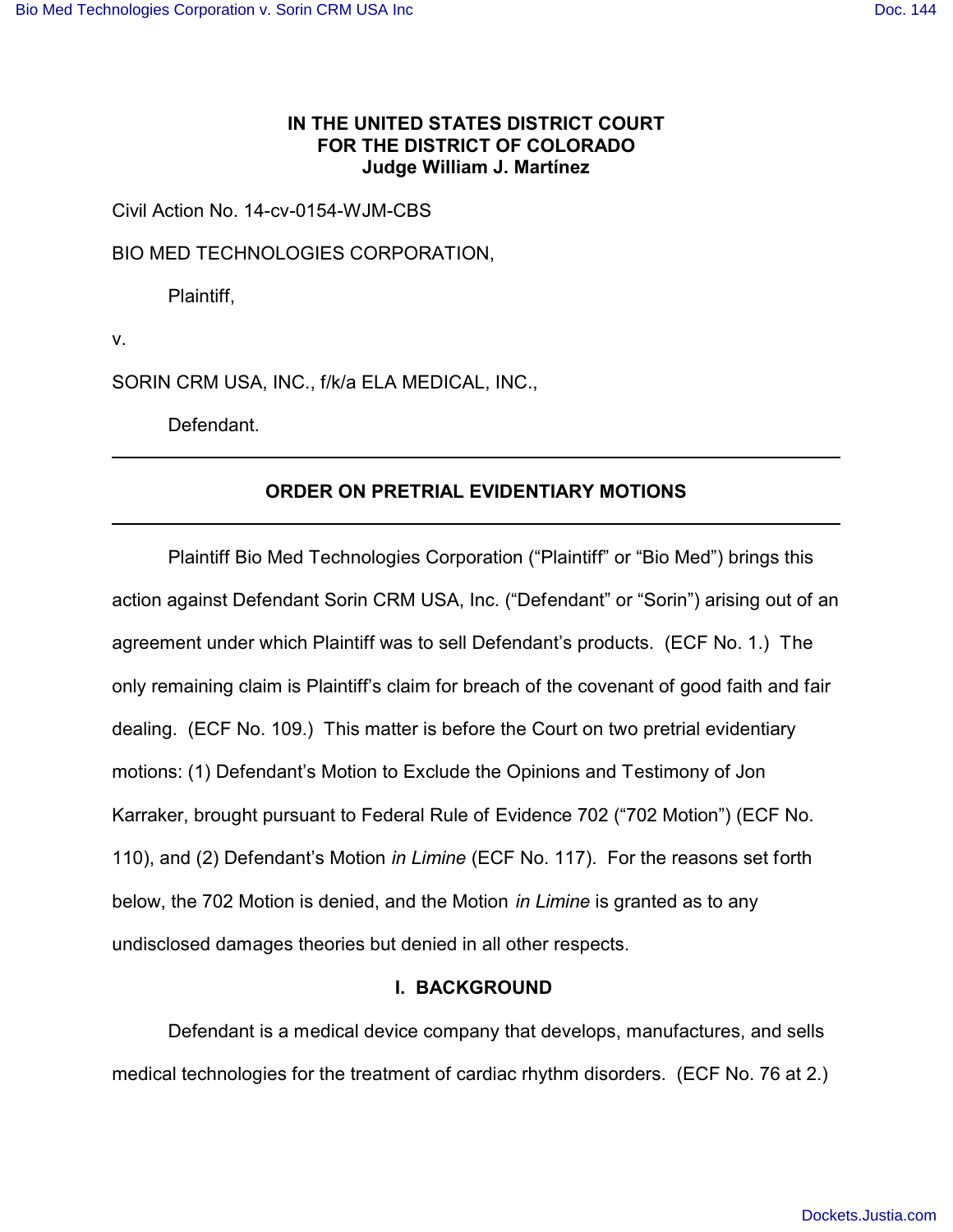Plaintiff and Defendant executed an Independent Sales Representative Agreement ("Agreement") with an effective date of August 1, 2009. (*Id*. at 3.) Under the Agreement, Plaintiff sold cardiac rhythm management products for Defendant. (*Id*.) Plaintiff was operated by Jack Oliver, a medical device sales representative, who signed the Agreement on Plaintiff's behalf. (*Id*.; ECF No. 95-1 at 15.) Plaintiff filed this action on January 21, 2014, bringing claims of breach of contract, fraud, conversion, and interference with business relations. (ECF No. 1.) The Agreement terminated on August 1, 2014 when Defendant provided Plaintiff a non-renewal notice. (ECF No. 76 at 3.)

On January 30, 2015, the Court granted in part Defendant's Early Motion for Partial Summary Judgment, finding in Defendant's favor as to Plaintiff's conversion and interference with business relations claims. (ECF No. 73.) Defendant subsequently moved for summary judgment as to Plaintiff's remaining claims. (ECF No. 79.) On August 17, 2015, the Court granted summary judgment in Defendant's favor as to Plaintiff's express breach of contract claim and fraud claim, as well as the portion of Plaintiff's claim for breach of the implied covenant of good faith and fair dealing that relied on the exclusion of Drs. Kutalek and Blumberg from Plaintiff's territory. (ECF No. 109.) The Court denied summary judgment as to the remainder of Plaintiff's claim for breach of the covenant of good faith and fair dealing based on a finding that factual disputes existed as to: (1) Defendant's alleged bad faith refusal to approve subrepresentatives and technicians; (2) Defendant's alleged bad faith interference with Plaintiff's sales efforts in the Barbados market; and (3) interference by Joe Dobis, Defendant's Sales Manager, in accounts within Plaintiff's assigned sales territory by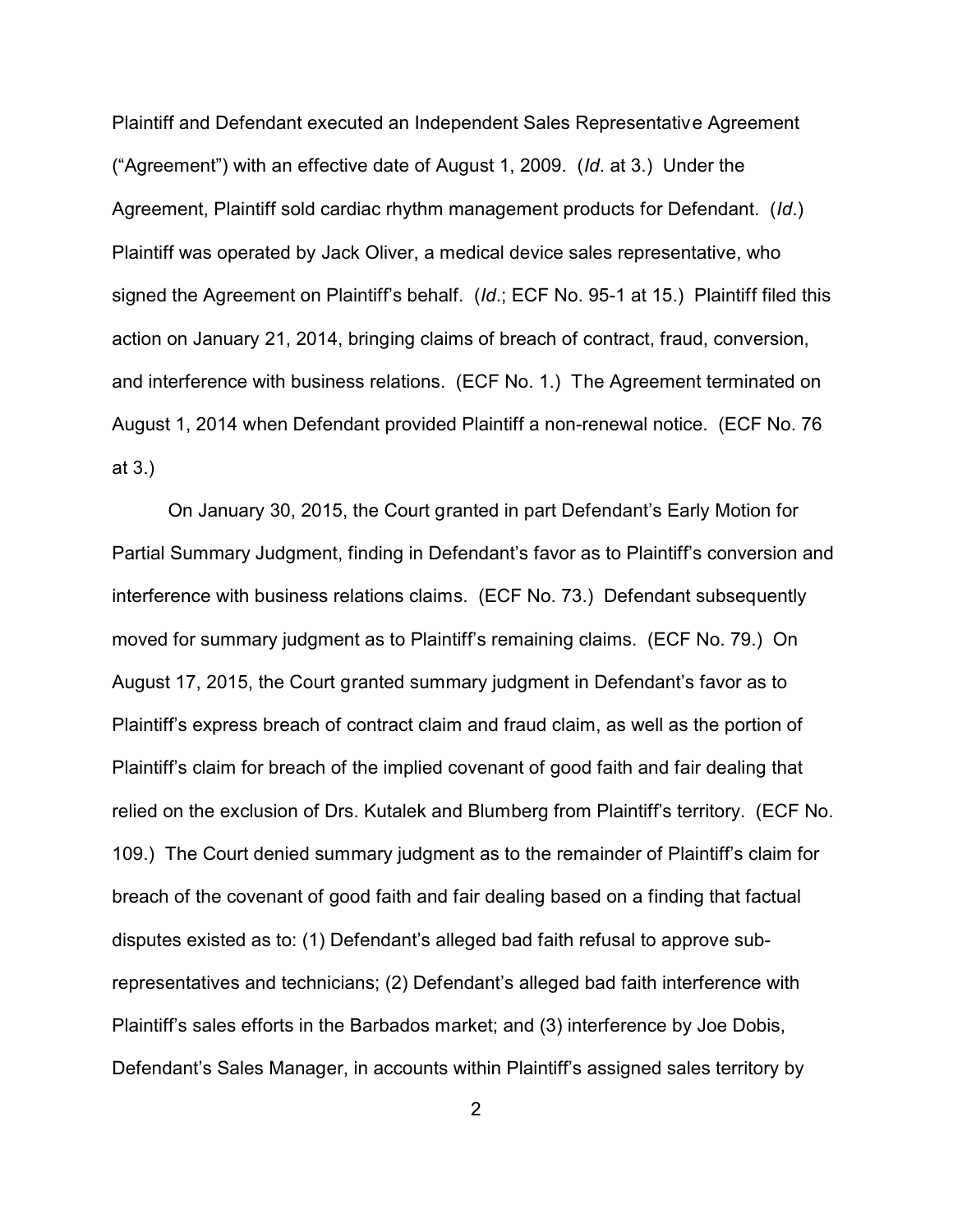way of direct sales and underpricing. (*Id.* at 8–16.)

Defendant filed its 702 Motion on September 14, 2015. (ECF No. 110.) Plaintiff filed a Response (ECF No. 115) and Defendant a Reply (ECF No. 116). Defendant's Motion *in Limine* (ECF No. 117) was filed on November 2, 2015, and Plaintiff's Response (ECF No. 119) was filed one week later. Both Motions are fully briefed and ripe for disposition.

### **II. DISCUSSION**

## **A. 702 Motion**

Defendant's 702 Motion seeks to exclude testimony by Plaintiff's damages

expert, Jon Karraker, a certified public accountant. (ECF No. 110.) Defendant argues

that Karraker's opinions are irrelevant to Plaintiff's sole remaining claim, and are

unreliable because they are based on insufficient facts or data and fail to consider

alternative causes. (*Id.*)

### 1. Legal Standard

A district court must act as a "gatekeeper" in admitting or excluding expert testimony. *Bitler v. A.O. Smith Corp.*, 400 F.3d 1227, 1232 (10th Cir. 2004). Admission of expert testimony is governed by Rule 702, which provides:

> If scientific, technical, or other specialized knowledge will assist the trier of fact to understand the evidence or to determine a fact in issue, a witness qualified as an expert by knowledge, skill, experience, training, or education, may testify thereto in the form of an opinion or otherwise, if (1) the testimony is based upon sufficient facts or data, (2) the testimony is the product of reliable principles and methods, and (3) the witness has applied the principles and methods reliably to the facts of the case.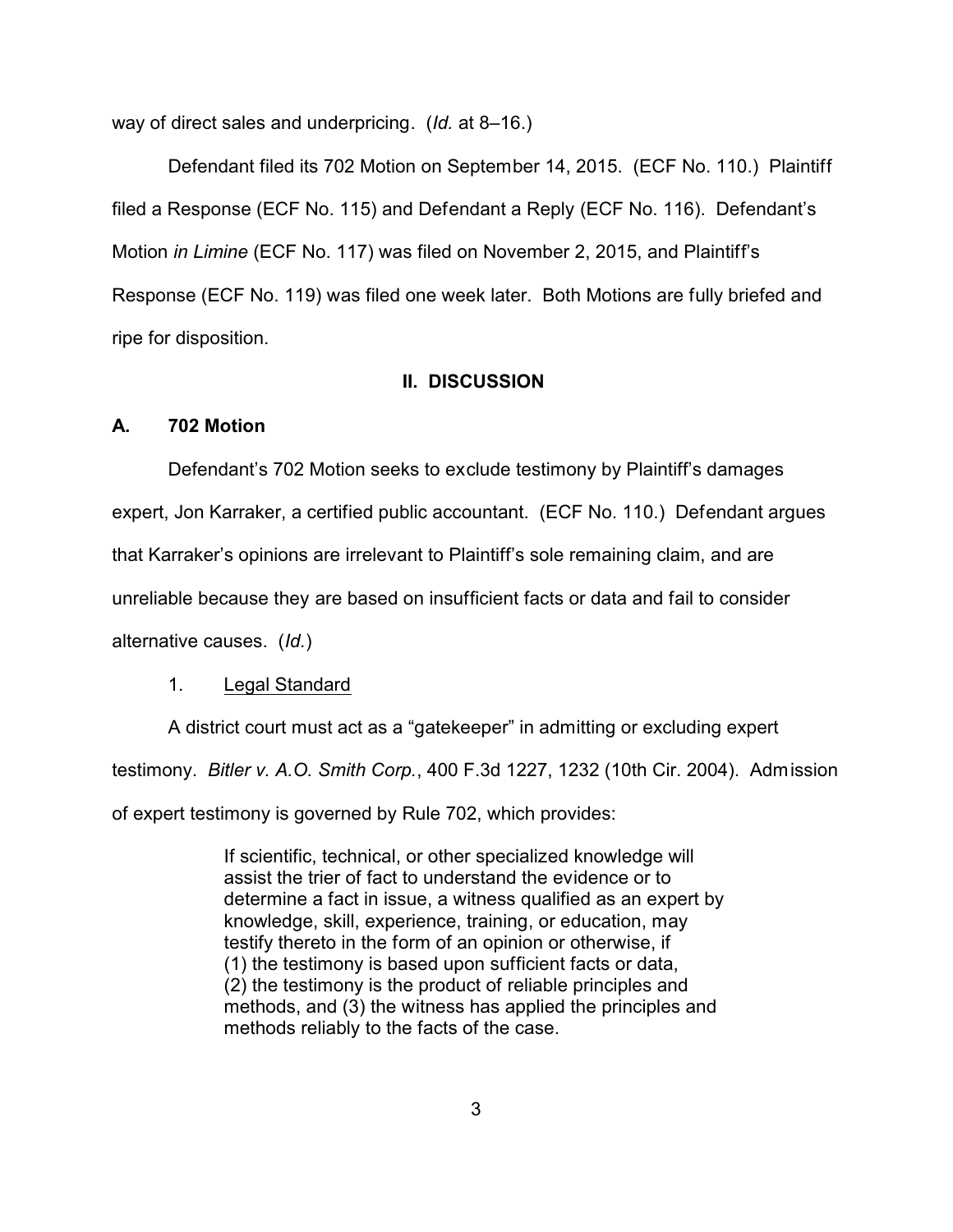Fed. R. Evid. 702. The proponent of the expert testimony bears the burden of proving the foundational requirements of Rule 702 by a preponderance of the evidence. *United States v. Nacchio*, 555 F.3d 1234, 1241 (10th Cir. 2009) (en banc).

To qualify as an expert, the witness must possess such "knowledge, skill, experience, training, or education" in the particular field as to make it appear that his or her opinion would rest on a substantial foundation and would tend to aid the trier of fact in its search for the truth. *LifeWise Master Funding v. Telebank*, 374 F.3d 917, 928 (10th Cir. 2004). To establish that the proffered testimony is reliable, the proponent must show that the reasoning or methodology underlying the testimony is valid and is properly applied to the facts in issue. *See Daubert v. Merrell Dow Pharm., Inc.*, 509 U.S. 579, 592–94 (1993). While an expert witness's testimony must assist the jury to be deemed admissible, Fed. R. Evid. 702(a), it may not usurp the jury's fact-finding function. *Specht v. Jensen*, 853 F.2d 805, 808 (10th Cir. 1988).

Ultimately, "the rejection of expert testimony is the exception rather than the rule." Fed. R. Evid. 702 advisory committee's note. "[T]he trial court's role as gatekeeper is not intended to serve as a replacement for the adversary system. . . . Vigorous cross-examination, presentation of contrary evidence, and careful instruction on the burden of proof are the traditional and appropriate means of attacking shaky but admissible evidence." *Id.*

### 2. Analysis

Defendant first argues that Karraker's opinions are excludable because they are irrelevant to Plaintiff's sole remaining claim. (ECF No. 110 at 6–9.) Defendant relies on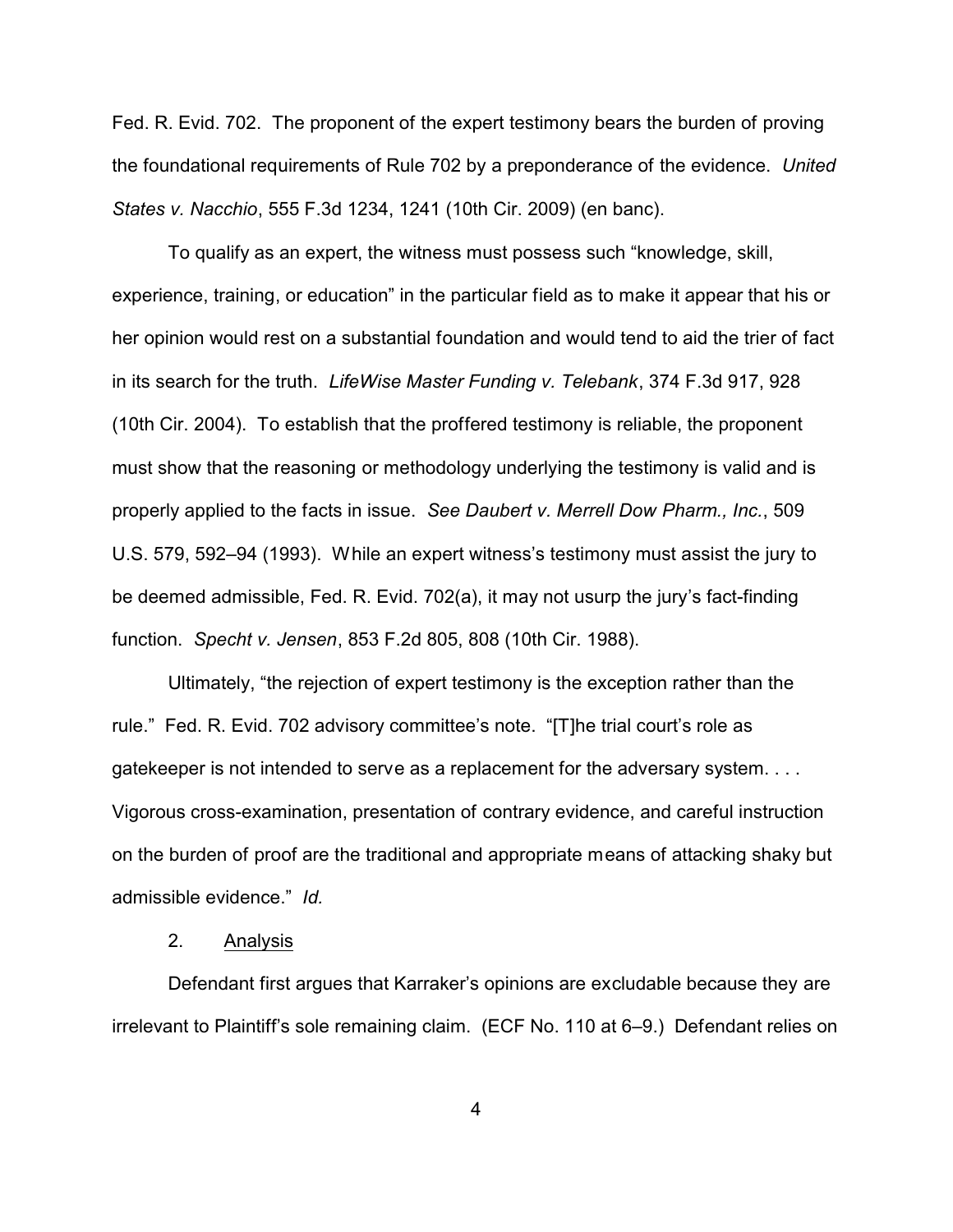the Court's Summary Judgment Order (ECF No. 109), arguing that only the three factual disputes identified in the Order remain for trial. Based on this position, Defendant contends that Karraker's opinion is not helpful to the jury because Karraker opines as to damages resulting from all of Plaintiff's allegations, not solely the damages resulting from the three factual bases discussed in the Summary Judgment Order. (ECF No. 110 at 6–9.)

In the conclusion of the Summary Judgment Order, the Court "DENIED [summary judgment] as to Plaintiff's claims for breach of the covenant of good faith and fair dealing as described in detail above." (ECF No. 109 at 24.) The Court's "above" discussion of Plaintiff's claim for breach of good faith and fair dealing began by noting that Plaintiff's opposition brief was imprecise and lacked evidentiary citations, and "[m]ost of Plaintiff's allegations are so vague that the Court cannot possibly link them with certainty to evidence in the record. The Court has nonetheless tried to divine the basis for Plaintiff's claims from the evidence before it." (*Id.* at 8 n.4.) Based on its review of the evidence presented in the briefing on Defendant's Motion for Summary Judgment, the Court identified four factual bases for Plaintiff's claim that were supported by evidence in the record. (*Id.* at 8–16.) The Court concluded that, as to three of the four, there were material factual disputes about Defendant's actions and their timing and motivation that prevented summary judgment. (*Id.*) As to Plaintiff's allegation that Drs. Kutalek and Blumberg should have been added to its territory, however, the Court found no material factual dispute because these doctors were explicitly excluded from Plaintiff's territory under the Agreement between the parties, and it was undisputed that the Agreement was never properly amended in writing. (*Id.*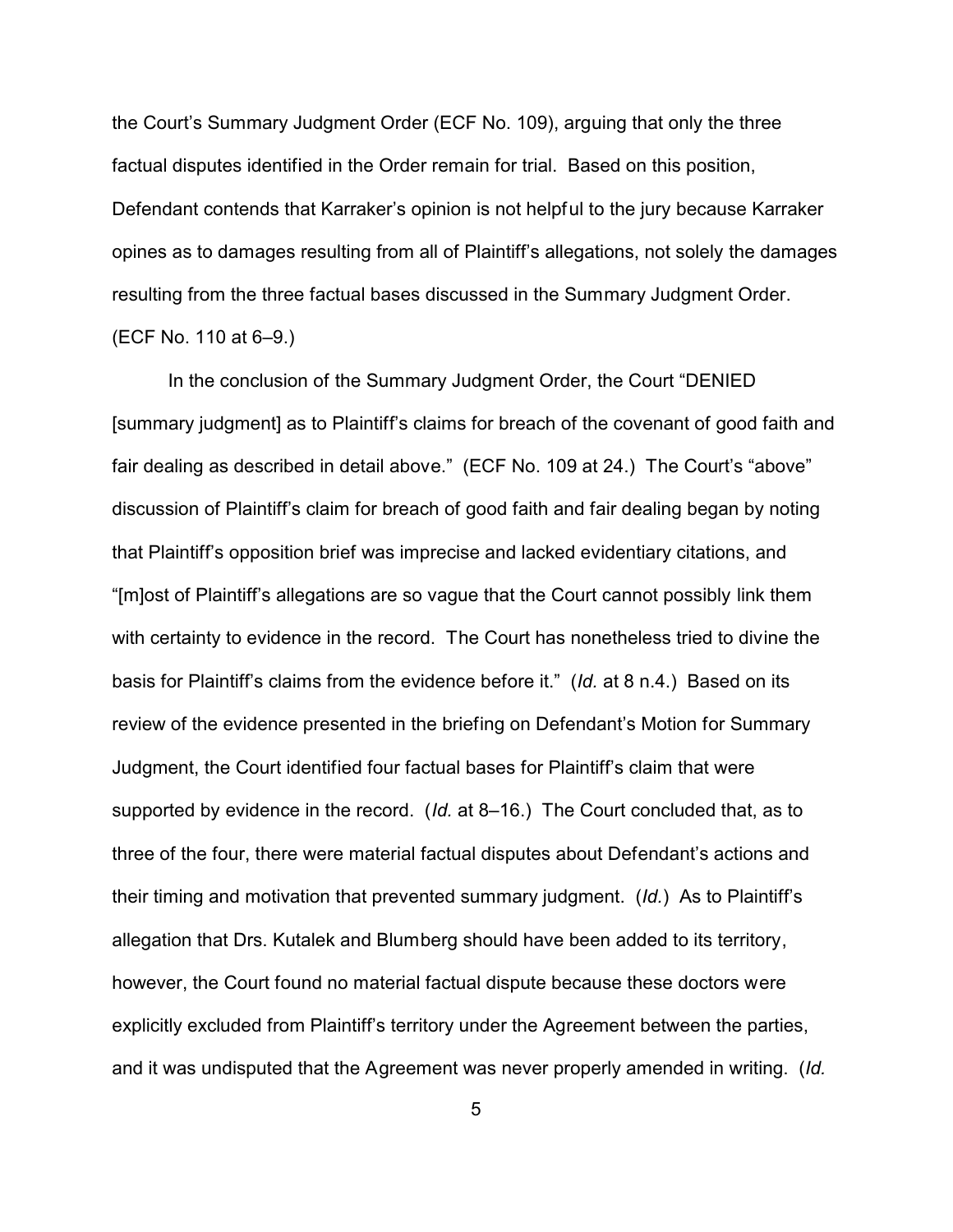at 12–14.) As such, the Court granted summary judgment solely on the portion of Plaintiff's good faith and fair dealing claim that relied on Defendant's failure to add Drs. Kutalek and Blumberg to its territory. (*Id.* at 14.)

Given the above recitation, Defendant's reading of the Summary Judgment Order does not comport with the legal standard for summary judgment or with the language of the Order itself. Summary judgment is appropriate only if there is no genuine issue of material fact and the moving party is entitled to judgment as a matter of law. Fed. R. Civ. P. 56(a). Finding no issue of material fact as to the portion of the claim based on Drs. Kutalek and Blumberg, the Court granted summary judgment on that portion and denied it as to the remainder of the claim. (ECF No. 109.) Plaintiff's failure to present additional evidence of other factual disputes in the briefing on summary judgment might have been a poor strategic decision, but Plaintiff did not as a consequence waive its right to present such evidence in support of that claim at trial. As such, the Court concludes that Plaintiff is not limited to presenting evidence on the three factual disputes discussed in the Summary Judgment Order, and may litigate its remaining claim in full, with the exception of the portion relying on Drs. Kutalek and Blumberg.

Given the scope of Plaintiff's remaining claim, the Court now considers Defendant's argument that Karraker's opinions are unhelpful to the jury because they are based on allegations that are no longer relevant to the remaining claim. Karraker's Report calculates Plaintiff's losses resulting from Defendant's actions, and states that the following actions were considered: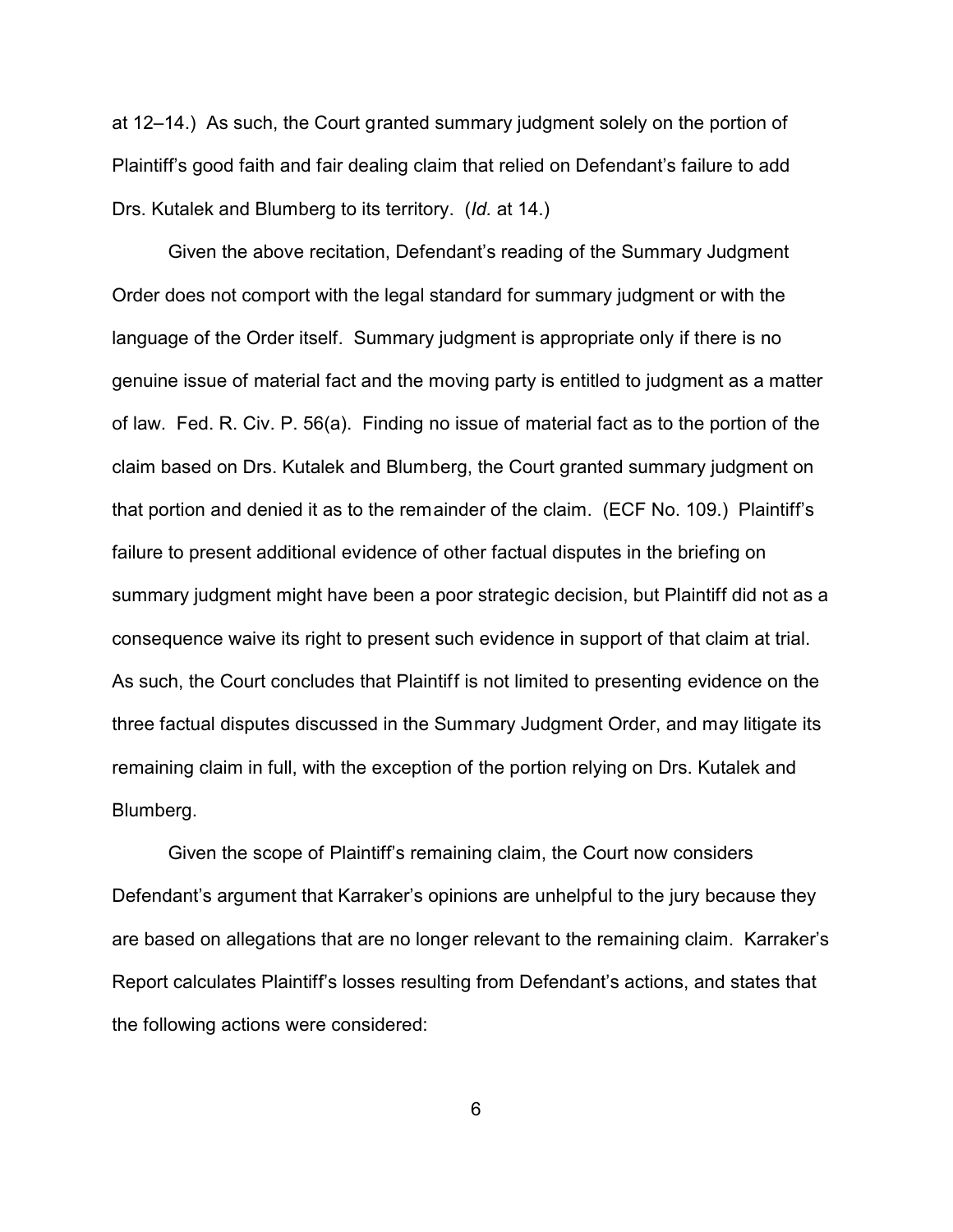Specific Sorin interference includes:

- a. Dr. Kutalek was not added back to Bio Med accounts when Denny Penny left Sorin.
- b. Dr. Blumberg was not added back to Bio Med accounts when Kimo Shefte left Sorin.
- c. St. Mary's Hospital collections interference.
- d. Hahnemann Hospital pricing and collections interference.
- e. Christiana Hospital account taken and ultimately lost by Sorin.
- f. Other accounts taken by Sorin.
- g. Territory taken by Sorin and given to Andrew Turk and Ron Gerhart.
- h. Other territory encroachments by Sorin.
- i. Barbados and Trinidad sales orders not filled by Sorin.

General Sorin interference includes:

- a. Not supporting Bio Med in hiring technicians.
- b. Not supporting Bio Med in hiring sub-reps.
- c. Not supporting Bio Med with marketing to surgeons.
- d. Other interference by Sorin.

(ECF No. 115-4 at 4.) Of these alleged actions, only the first two regarding Drs. Kutalek

and Blumberg are clearly not part of the remaining claim pursuant to the Summary Judgment Order. The allegations regarding interference with hospital accounts and the scope of Plaintiff's territory, the Barbados sales orders, and the failure to hire technicians and sub-representatives were all discussed in the Summary Judgment Order, and the Court found factual disputes for trial as to these bases for Plaintiff's claim. (*See* ECF No. 109 at 8–16.) The Order did not discuss the Trinidad sales orders, marketing to surgeons, and "[o]ther interference," but summary judgment was not granted as to these issues. Therefore, the Court concludes that Karraker's report is unhelpful to the jury only to the extent that the allegations regarding Drs. Kutalek and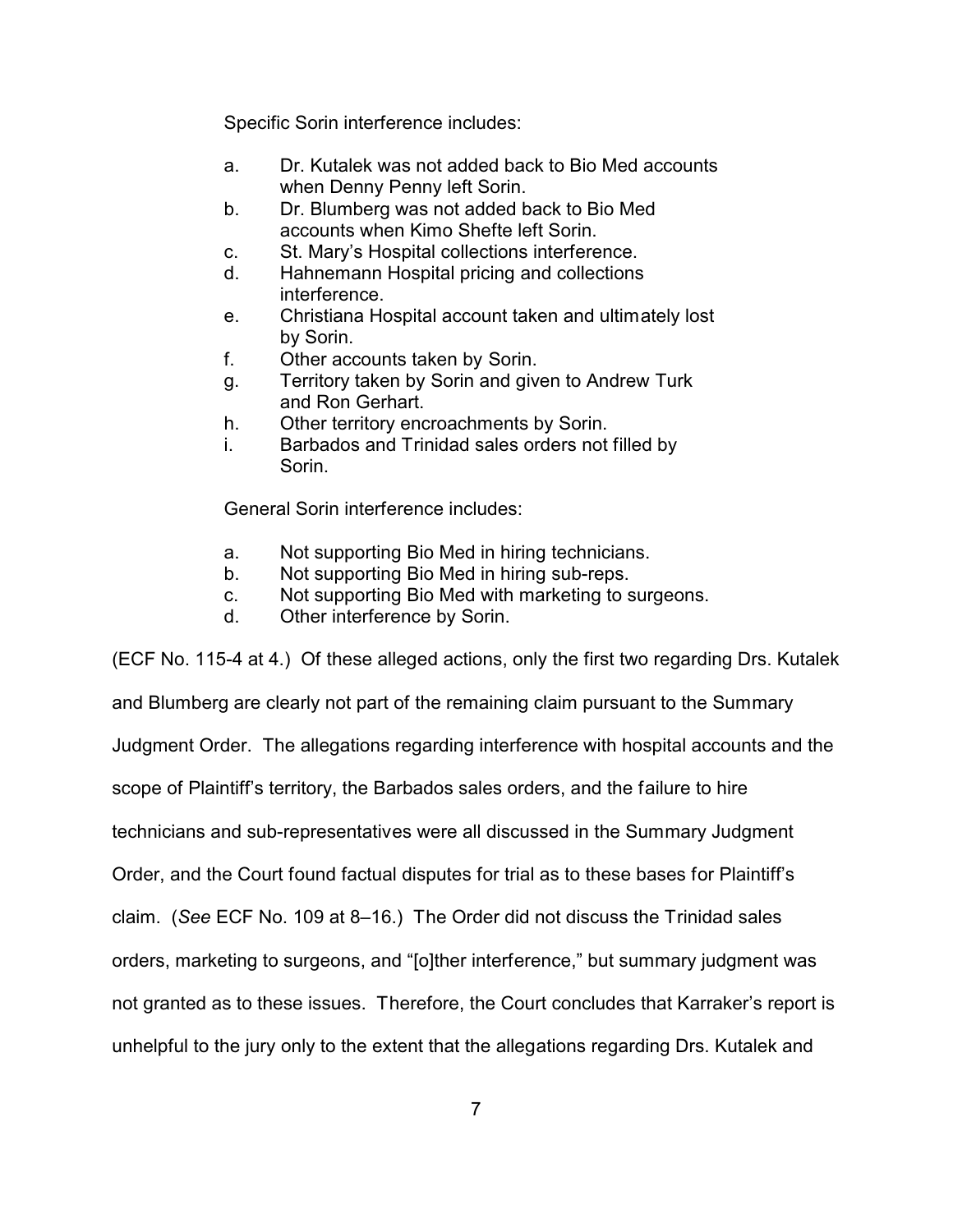Blumberg cannot be removed from the damages projections.

Defendant correctly points out that Karraker's Report does not separately

calculate damages flowing from each alleged act. (*See* ECF No. 110 at 7; ECF No.

115-4 at 4.) However, Schedule 6 attached to Karraker's Report does identify

component losses related to three of Plaintiff's allegations:

# Component Losses – Summary

- 1. Dr. Blumberg As much as \$370,000 or more sales of Sorin products per year.
- 2. Dr. Kutalek As much as \$200,000 or more sales of Sorin products per year.
- 3. Barbados/Trinidad As much as \$360,000 or more sales of Sorin products per year.
- 4. Component losses will be supplemented and updated after receipt of Sorin documents requested (see Schedule 11).<sup>1</sup>

(ECF No. 115-4 at 12.) Because Karraker did calculate the portion of Plaintiff's

projected sales that (at least in his view) was attributable to Drs. Kutalek and Blumberg,

and this opinion was properly disclosed to Defendant as part of Karraker's Report, the

Court finds that this portion of Karraker's opinion can be updated to reflect the current

status of the case. The Court therefore concludes that Karraker's opinion remains

relevant to the case, although in order to be admitted at trial, Karraker's calculations

must be revised to exclude the portion of the projected sales revenues attributed to Drs.

Kutalek and Blumberg as depicted in Schedule 6.

Defendant next argues that, even if relevant, Karraker's opinions are unreliable

<sup>&</sup>lt;sup>1</sup> Schedule 11 lists "Documents Requested from Defendant Sorin," but there is no indication of whether such documents were eventually produced. (ECF No. 115-4 at 17.) Karraker's Supplemental Report does not update the summary of component losses. (*See generally* ECF No. 111-2.)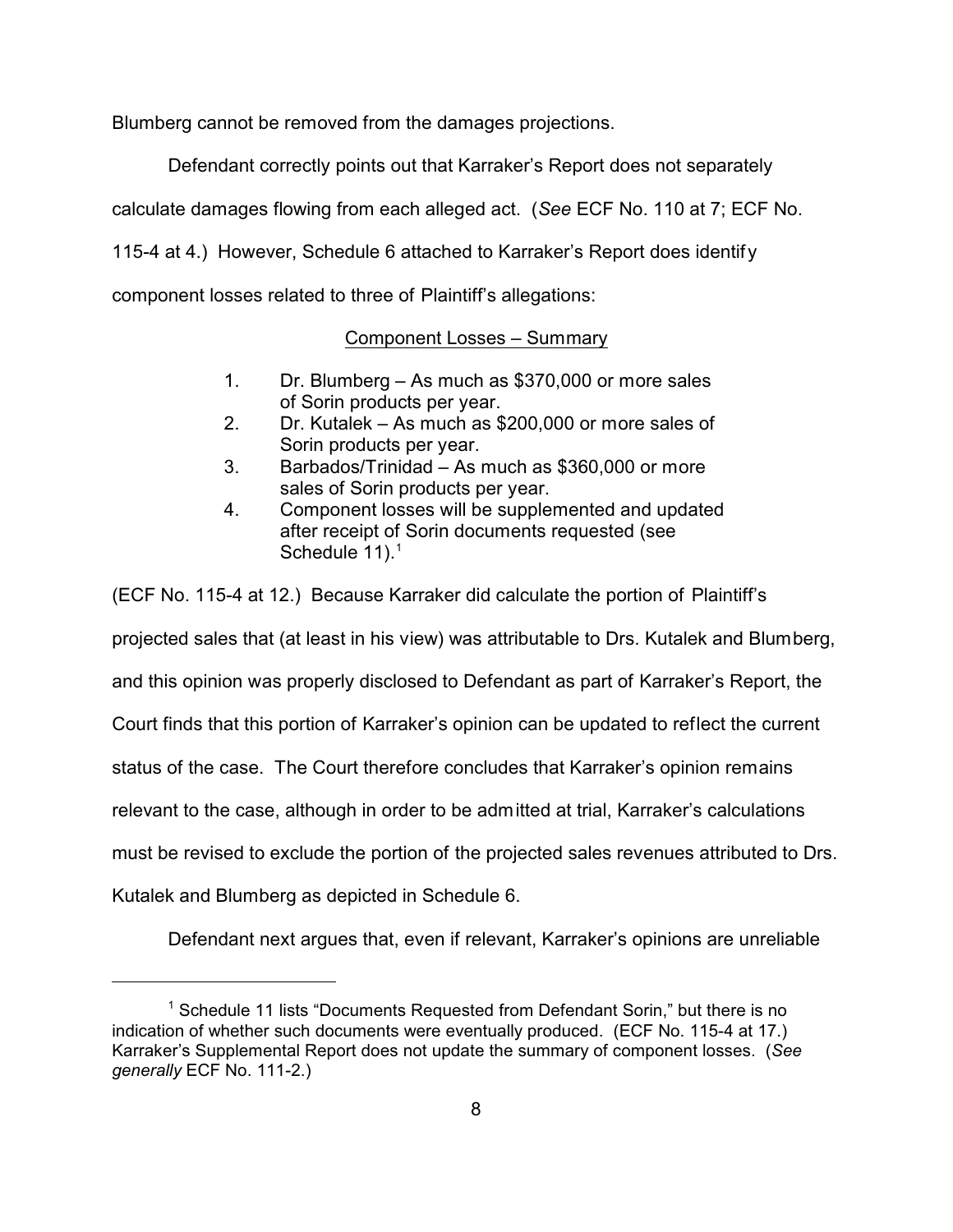and unhelpful to the jury because they are based on insufficient facts or data and fail to consider alternative causes of Plaintiff's damages. (ECF No. 110 at 9–15.) Defendant primarily objects to Karraker's reliance on Oliver's statements and opinions of Plaintiff's projected sales, sub-representative commissions, expenses, and compensation of Defendant's in-house and independent sales representatives, arguing that he did not corroborate them with other data sources. (*Id.* at 9–14.) Defendant argues that these were "self-serving opinions and speculation" that cannot properly serve as the basis for expert testimony, and that it is improper for an expert to adopt a party's position wholesale. (*Id.* at 10.)

The Court does not dispute the impropriety of expert testimony that speculates or merely mirrors the legal position of the proponent party. However, Defendant has failed to show that Karraker's opinions are excludable on either basis. Karraker's expertise is in accounting, and his qualifications and methodology—calculating Plaintiff's projected losses by comparing projected and actual revenues—are not challenged here. Defendant's 702 Motion accuses *Oliver* of speculation, not Karraker; Defendant faults Karraker merely for using the data Oliver provided. Similarly, Defendant has not shown that Karraker adopted wholesale a damages calculation Plaintiff provided without performing any analysis himself; at best, Defendant has shown that Karraker performed sound calculations using questionable underlying data. In short, and in the terminology of Rule 702, Defendant does not challenge Karraker's qualifications, whether he used reliable principles and methods, or whether he applied those methods reliably. *Cf.* Fed. R. Evid. 702. Nor does Defendant truly challenge the *sufficiency* of the facts or data on which Karraker relies; instead, Defendant challenges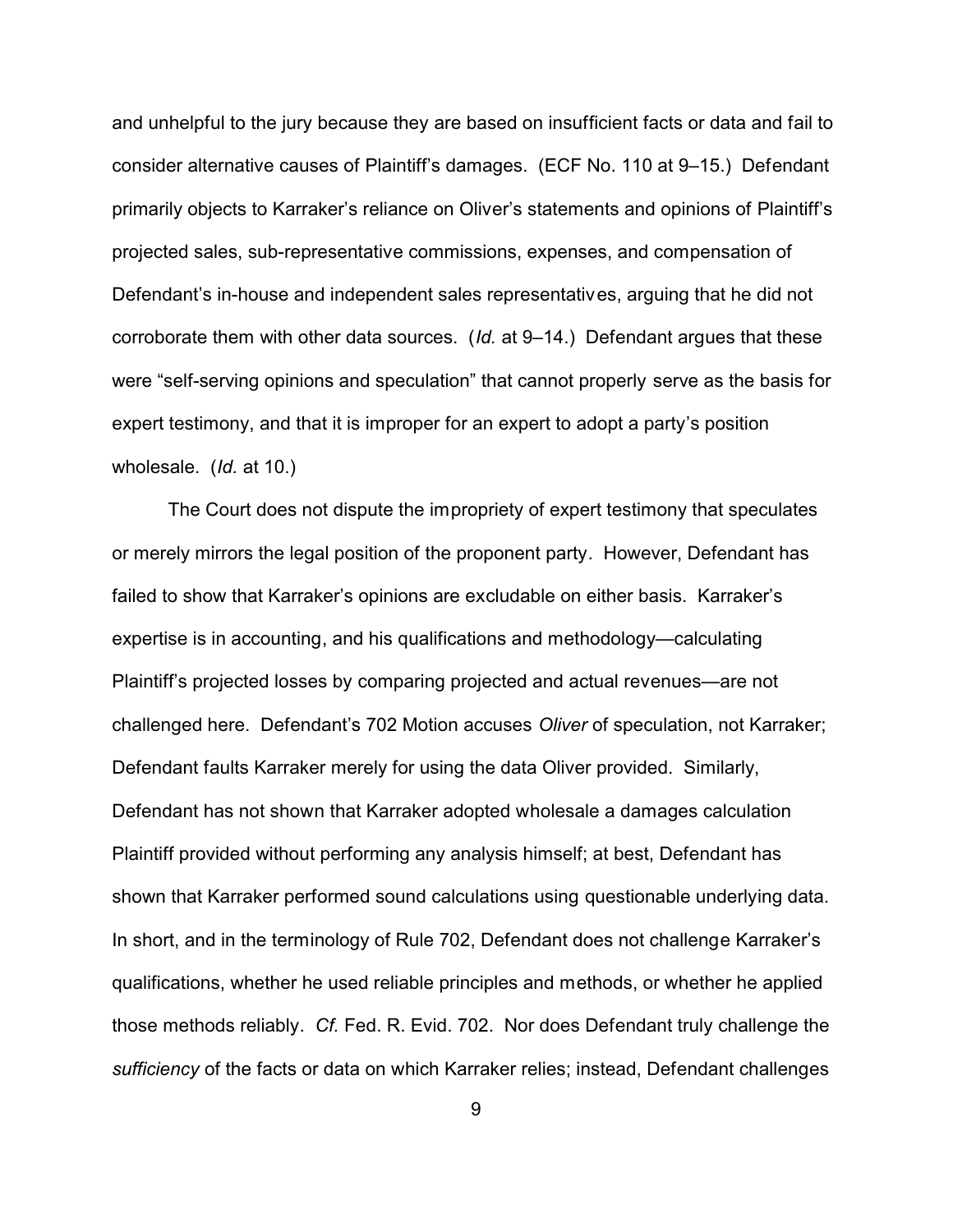the *accuracy* of those facts and data. This challenge may provide strong fodder for cross-examination, but it does not make Karraker's opinions unreliable or otherwise excludable. Rather, Karraker's opinions could be helpful to a jury that finds Oliver credible and believes that his statements regarding his business prospects are wellfounded based on his experience, and could therefore utilize Karraker's calculations in determining damages.

Defendant also argues that Karraker failed to consider alternative explanations for Plaintiff's losses, citing the advisory committee notes to Rule 702. *See id.*, advisory committee's note ("Courts . . . have found other factors relevant in determining whether expert testimony is sufficiently reliable . . . includ[ing] . . . [w]hether the expert has adequately accounted for obvious alternative explanations."). Defendant argues that there are numerous alternative factors that could have caused Plaintiff's losses, including competition, customer preferences and requirements, product features, and "most obvious[ly]" Oliver's four-year hiatus from medical device sales prior to joining Sorin in 2009. (ECF No. 110 at 14–15.) However, Defendant admits that Karraker discussed this hiatus with Oliver. Defendant merely disapproves of Karraker's explanation as to why he did not believe it caused Plaintiff's losses. The Court rejects these arguments and finds that Defendant has not shown that Karraker's failure to include any of these alternative causes in his report is sufficient to render his calculations unreliable for purposes of Rule 702.

The Court concludes that Defendant's arguments in the 702 Motion go to the weight the jury should afford Karraker's testimony, rather than the admissibility of such testimony. "Vigorous cross-examination, presentation of contrary evidence, and careful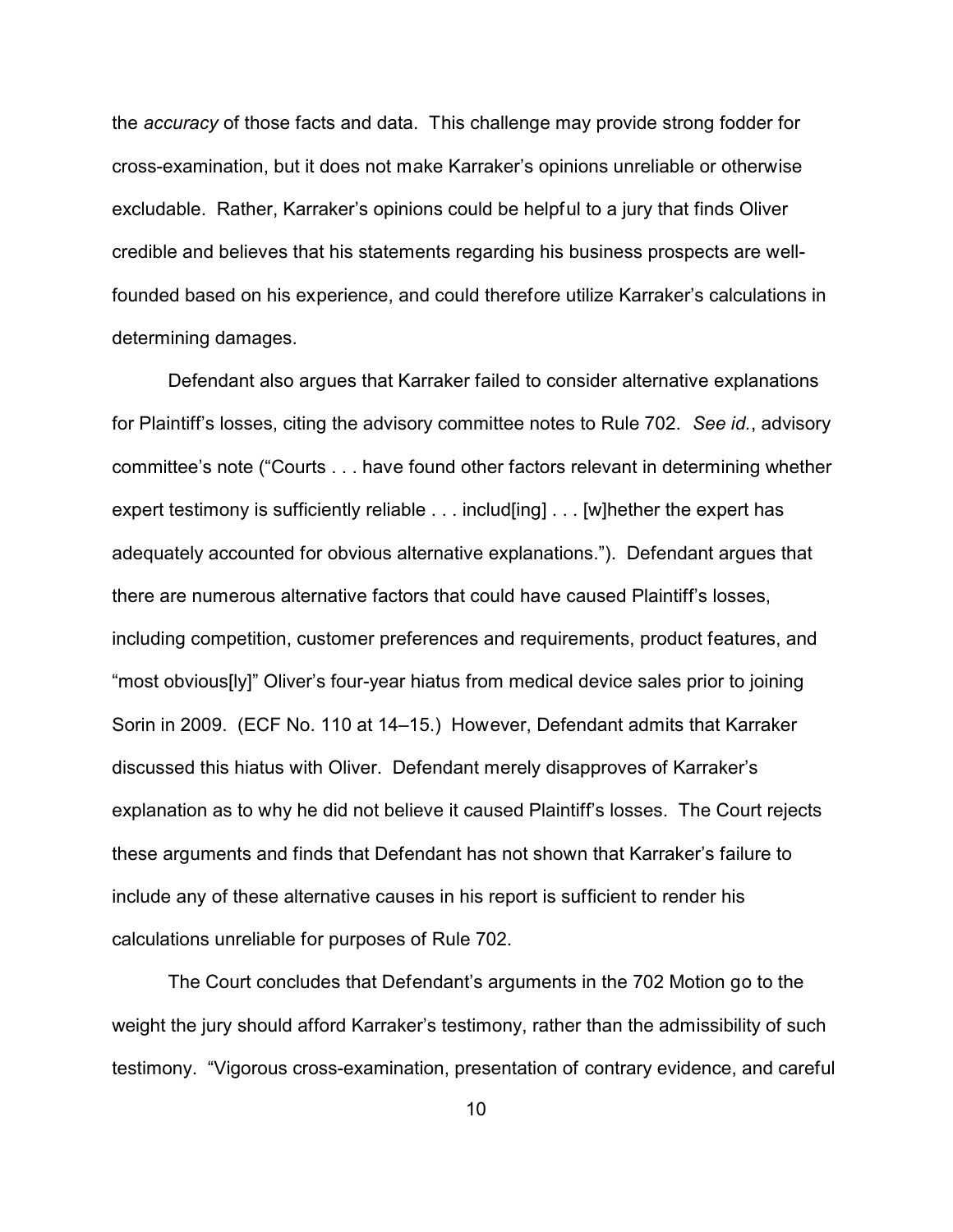instruction on the burden of proof are the traditional and appropriate means of attacking shaky but admissible evidence." Fed. R. Evid. 702 advisory committee's note. As such, the Court denies the 702 Motion in its entirety, with the admonition that Karraker's opinions at trial must exclude any lost revenue flowing from Drs. Kutalek and Blumberg. Nothing in this Order prevents Defendant from vigorously cross-examining Karraker about the basis for his opinions and the conclusions he draws therefrom.

### **B. Motion** *in Limine*

Defendant's Motion *in Limine* challenges four categories of evidence, which the Court will discuss in turn: (1) Karraker's Supplemental Report; (2) any other previously undisclosed damages theories; (3) testimony from former Sorin sales representatives; and (4) evidence of internal communications between Sorin employees regarding Oliver. (ECF No. 117.)

### 1. Karraker's Supplemental Report

As discussed above, Karraker's initial Report was timely disclosed on September 5, 2014, which was the deadline for such disclosures under the Scheduling Order. (*See* ECF No. 17 at 10.) Defendant then timely disclosed its Rebuttal Expert Report on October 6, 2014. (*See* ECF No. 111-1.) On November 1, 2014, Plaintiff served on Defendant Karraker's Supplemental Report, which disclosed Karraker's informal interviews with four additional former Sorin sales representatives. (ECF No. 111-2.) Defendant now argues that the Supplemental Report was not a proper supplement, and was instead an untimely expert opinion that must be excluded from evidence. (ECF No. 117 at 1–4.)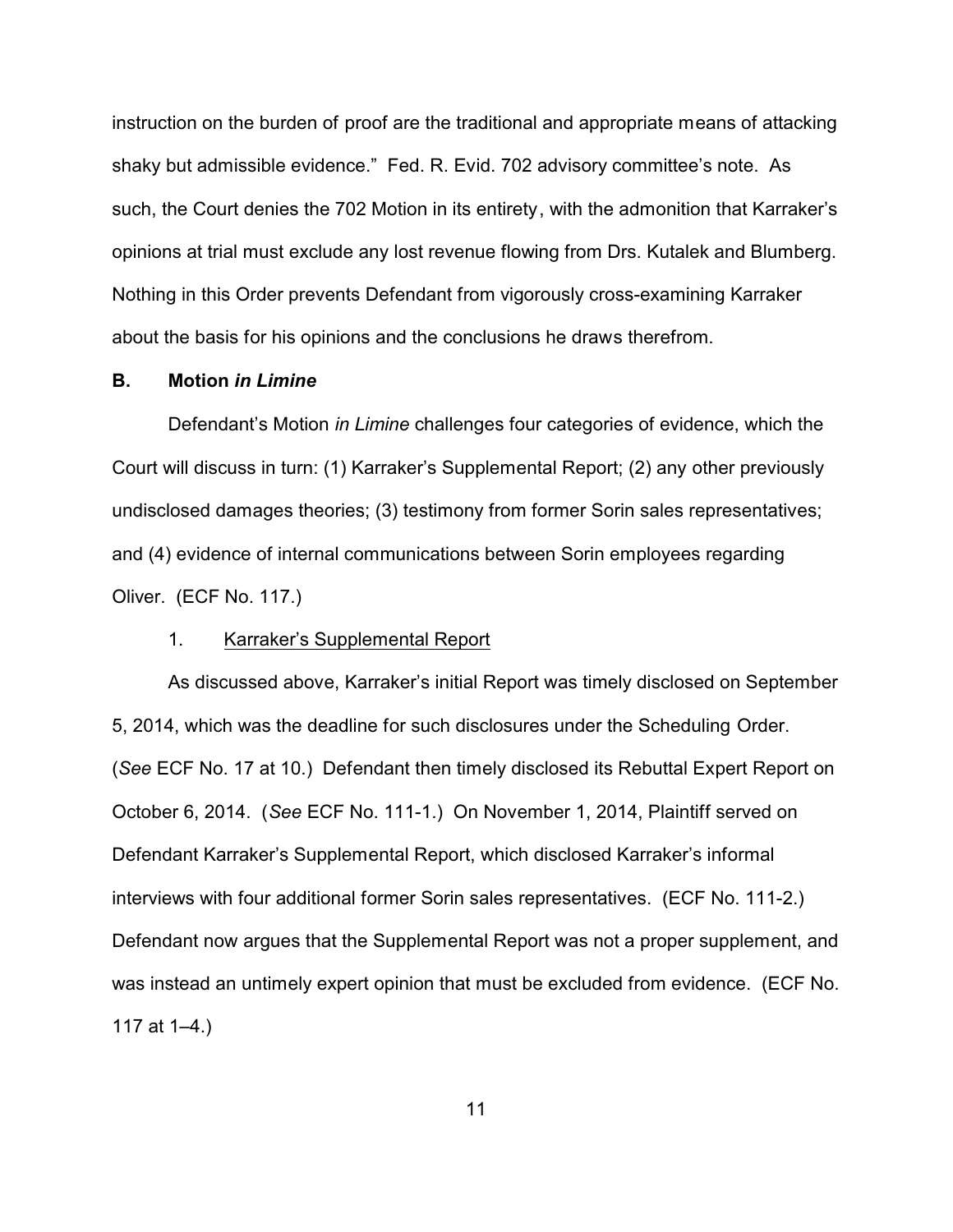Federal Rule of Civil Procedure 26(a)(2) mandates disclosure of expert testimony via a written report containing a complete statement of the expert's opinions, the bases for them, and the data and exhibits supporting them, as well as supplementation of such disclosures when required by Rule 26(e). Rule 26(e) imposes an obligation on a party to "supplement or correct its disclosure or response . . . in a timely manner if the party learns that in some material respect the disclosure or response is incomplete or incorrect," and such supplementation must be made "by the time the party's pretrial disclosures . . . are due."

Pursuant to Rule  $37(c)(1)$ , "[i]f a party fails to provide information  $\dots$  as required by Rule 26(a) or (e), the party is not allowed to use that information . . . to supply evidence on a motion, at a hearing, or at a trial, unless the failure was substantially justified or is harmless." "The determination of whether a Rule 26(a) violation is justified or harmless is entrusted to the broad discretion of the district court." *Woodworker's Supply, Inc. v. Principal Mut. Life Ins. Co.*, 170 F.3d 985, 993 (10th Cir. 1999). The Tenth Circuit has identified four factors for consideration in determining whether the failure to disclose is substantially justified or harmless: (1) the prejudice or surprise to the impacted party; (2) the ability to cure the prejudice; (3) the potential for trial disruption; and (4) the erring party's bad faith or willfulness. *Id*.

The first question here is whether Karraker's Supplemental Report was proper as a supplement under Rule 26(e), or whether it was instead a new expert opinion that was untimely disclosed. The Court agrees with Defendant that the Supplemental Report does not correct misleading or false information based on a finding that the initial disclosure was "incomplete or incorrect," Fed. R. Civ. P. 26(e); indeed, the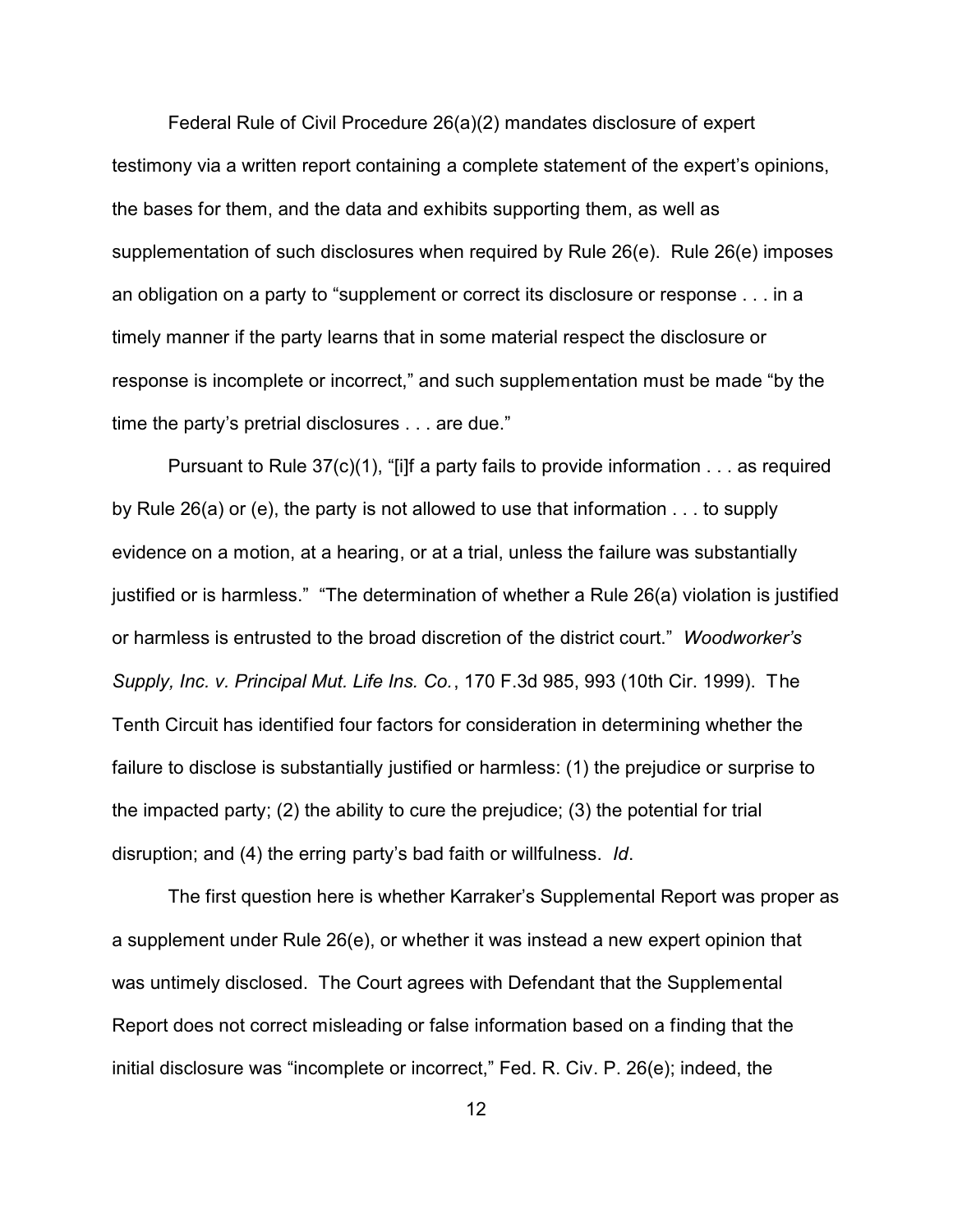Supplemental Report does the opposite: it cites additional information to bolster the opinions contained in the initial Report. (*See* ECF No. 111-2 at 2 (noting that, after reviewing additional evidence and information, "my opinions in my report dated September 5, 2014 have not changed. Further, the interviews and depositions provide additional support for my opinions . . . .").) As such, the Supplemental Report was not a proper Rule 26(e) supplement, and was instead an additional expert opinion that was untimely filed two months after the September 5, 2014 deadline.

Accordingly, the next question is whether the untimely Supplemental Report must be excluded from evidence under Rule 37(c), or whether the untimeliness "was substantially justified or is harmless." Fed. R. Civ. P. 37(c)(1). After carefully considering the four *Woodworker's Supply* factors, the Court concludes that substantial justification for the tardy submission of the Supplemental Report exists here, and that as a result said Report need not be excluded. Defendant argues that it was prejudiced by the late disclosure two months after the deadline and two days before Karraker's deposition was scheduled to take place, because it had "no opportunity to seek discovery of these non-parties, to have its rebuttal expert opine on the late-disclosed information, or to adequately prepare to depose Karraker on the new bases in the Supplemental Report." (ECF No. 117 at 3.) Defendant also argues that "curing this prejudice would require setting a new rebuttal expert deadline and reopening fact discovery at great expense to Sorin," which would disrupt the upcoming trial. (*Id.*)

Plaintiff argues that its untimeliness was justified because the identities of the four former Sorin sales representatives were not disclosed until the depositions of certain Sorin management personnel in September and October 2014, and that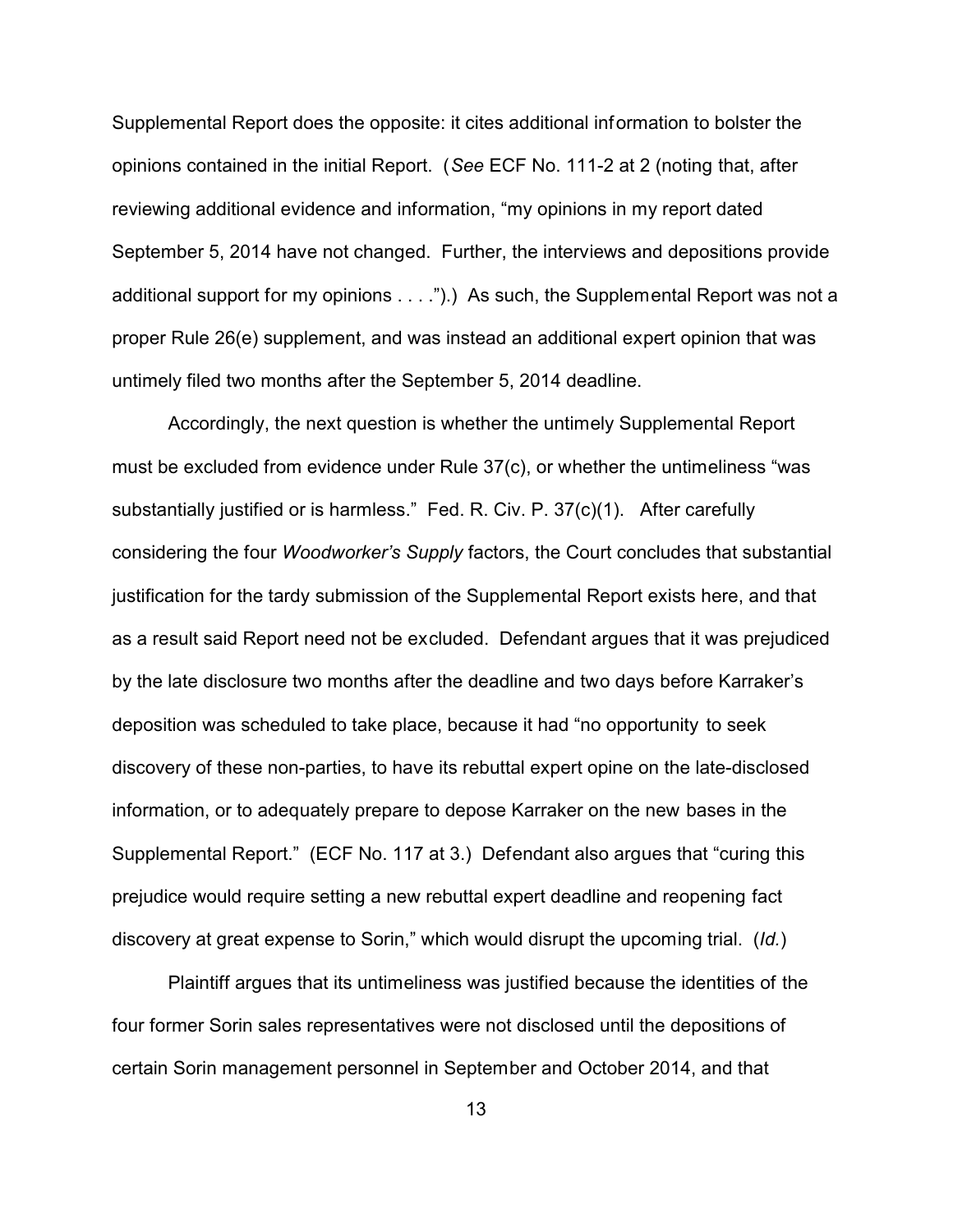Defendant continued to produce documents as late as December 5, 2014, once the parties' discovery disputes were resolved. (ECF No. 119 at 1–2.) While this does not automatically excuse the Supplemental Report's untimeliness, the Court finds that Plaintiff's explanation demonstrates a lack of bad faith or willfulness, one of the factors for consideration under *Woodworker's Supply*.

As for the prejudice or surprise to Defendant and ability to cure, the Court rejects Defendant's argument that the Supplemental Report's untimeliness deprived it of discovery opportunities. The Supplemental Report was disclosed four days prior to the discovery cut-off and two days prior to Karraker's deposition, and Defendant could have moved to extend discovery, to reschedule Karraker's deposition, or to convene a second deposition of Karraker in light of the Supplemental Report. Defendant declined to do so despite ample opportunity, as the Final Pretrial Conference was not scheduled for four more months (it ultimately took place on June 3, 2015, *see* ECF No. 106), and no trial date had yet been set. The Court further notes that, at a hearing on Plaintiff's Motion to Compel, the discovery deadline was extended to January 9, 2015 for Plaintiff to take Defendant's deposition, but Defendant sought no such extension. If timely sought, these remedies would not have disrupted the trial.

To the extent that Defendant was prejudiced by the late disclosure, that prejudice was sufficiently minimal that Defendant chose not to mitigate it through seeking a minor extension of discovery. This minimal prejudice to Defendant does not defeat the remaining factors under *Woodworker's Supply*, which weigh in favor of finding Plaintiff's untimeliness substantially justified. Consequently, the Court finds that the opinions in the Supplemental Report need not be excluded under Rule 37(c), and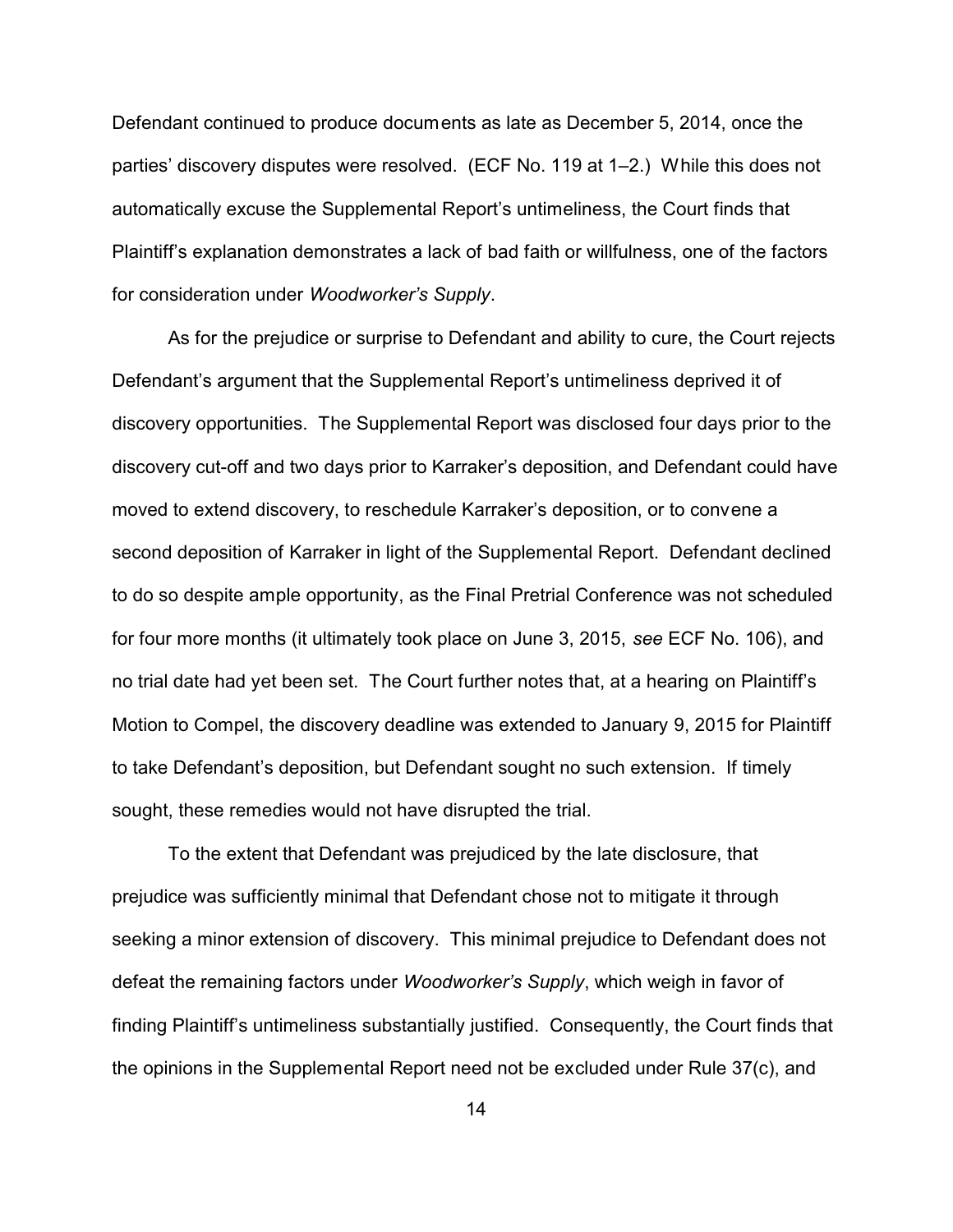the Motion *in Limine* is denied in that respect.

### 2. Undisclosed Damages Theories

Defendant argues that, apart from the damages theory presented through Karraker's testimony, Plaintiff has not disclosed any other damages theories, and therefore any evidence of such undisclosed theories must be excluded. (ECF No. 117 at 4–5.) Surprisingly, Plaintiff has completely failed to discuss this portion of the Motion *in Limine* in its Response. (*See* ECF No. 119.) Accordingly, the Court concludes that Plaintiff has confessed this portion of the Motion. The Court therefore grants this portion of the Motion *in Limine* and will exclude from evidence at trial any evidence of Plaintiff's damages based on a theory that was not previously disclosed to Defendant.

### 3. Former Sales Representative Testimony

Defendant moves to preclude three former Sorin sales representatives from testifying at trial, arguing that their testimony will be irrelevant to Plaintiff's remaining claim and that evidence of other sales representatives' experiences would impermissibly suggest that Plaintiff's experience was or should have been similar. (ECF No. 117 at 5–6.)

Defendant admits that the evidentiary bar for relevance is extremely low: evidence is relevant if it has "any tendency" to make a fact of consequence more or less probable than it would be without the evidence. Fed. R. Evid. 401. The Court is unpersuaded that the testimony of these witnesses fails to meet this standard. Plaintiff asserts that these witnesses' testimony will provide information regarding, among other things, the "financial effects of Sorin's actions on Plaintiff and Sorin's sales representatives," and argues that the witnesses' testimony will provide evidence in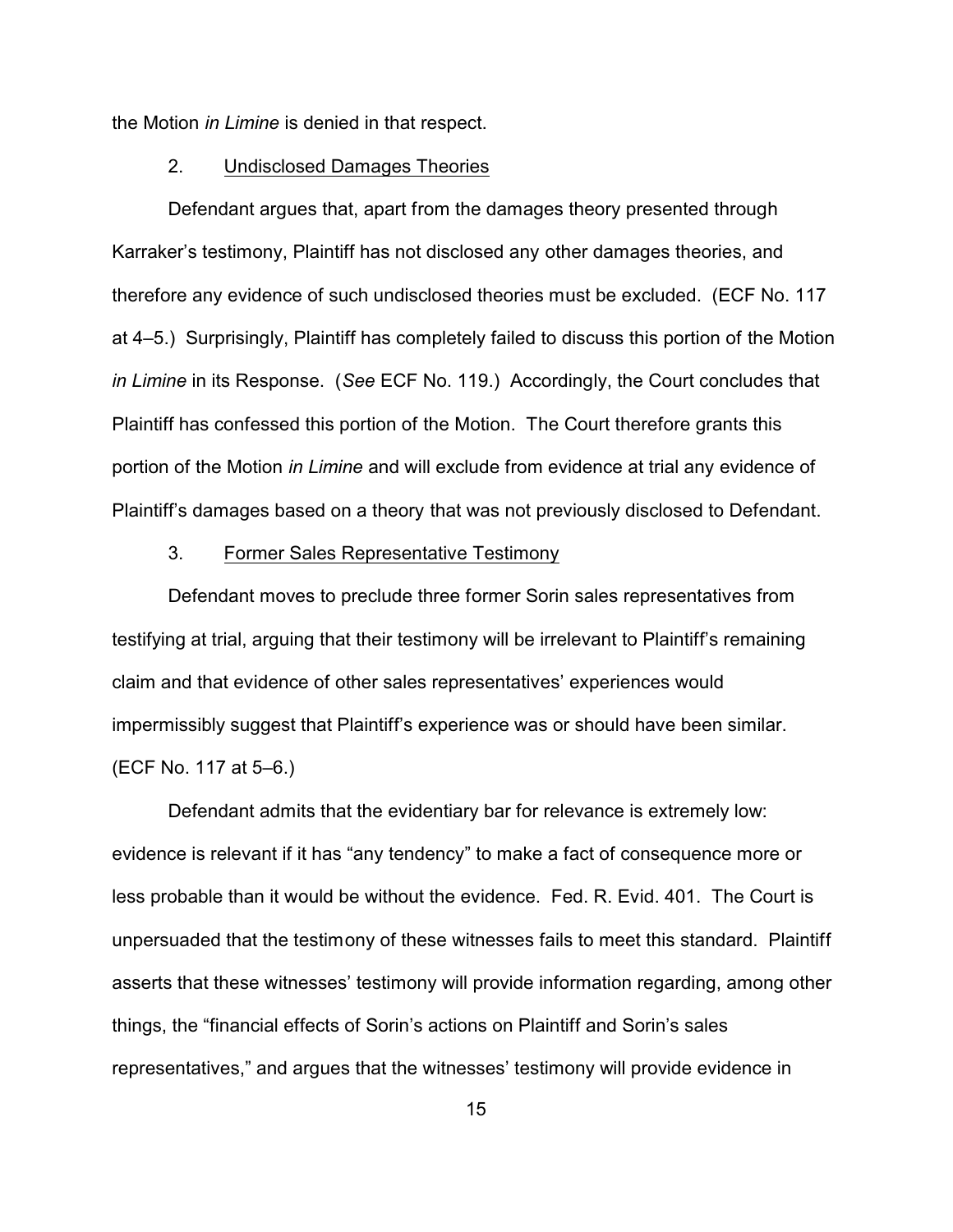support of damages. (ECF No. 117 at 6; ECF No. 119 at 4.) This suffices for relevance under Rule 401.

Defendant also argues that this testimony should be excluded under Rule 403, because it would impermissibly suggest that Plaintiff's experiences were similar to those of the witnesses. (ECF No. 117 at 6.) The Court has little difficulty rejecting this argument. Like Plaintiff, the challenged witnesses served as sales representatives for Defendant, and the extent to which their experiences differed based on territories, customers, or contracts can be explored in cross-examination. Defendant's Motion *in Limine* does not support a finding that the risk of misleading the jury substantially outweighs the probative value of this evidence for damages purposes, which is the relevant legal standard. Fed. R. Evid. 403.

Accordingly, the Court denies the Motion *in Limine* as to the testimony of these three former sales representatives.

### 4. Internal Communications

Finally, Defendant moves to exclude from evidence four exhibits, each of which is an e-mail between Sorin personnel that contains a disparaging reference to Oliver. (ECF No. 117 at 7–8.) Defendant argues that these communications are irrelevant to Plaintiff's claim because the subject matter of the e-mails is unrelated to the parties' performance under the Agreement, and that the introduction of this evidence would only improperly influence the jurors' emotions, making it excludable under Rule 403. (*Id.*)

Plaintiff argues that these e-mails, sent by Sorin personnel Joe Dobis (Sales Manager) and Tim Dougherty (Vice President of Sales), reflect Defendant's negative attitude toward Oliver and support Plaintiff's claim that Defendant was unwilling to work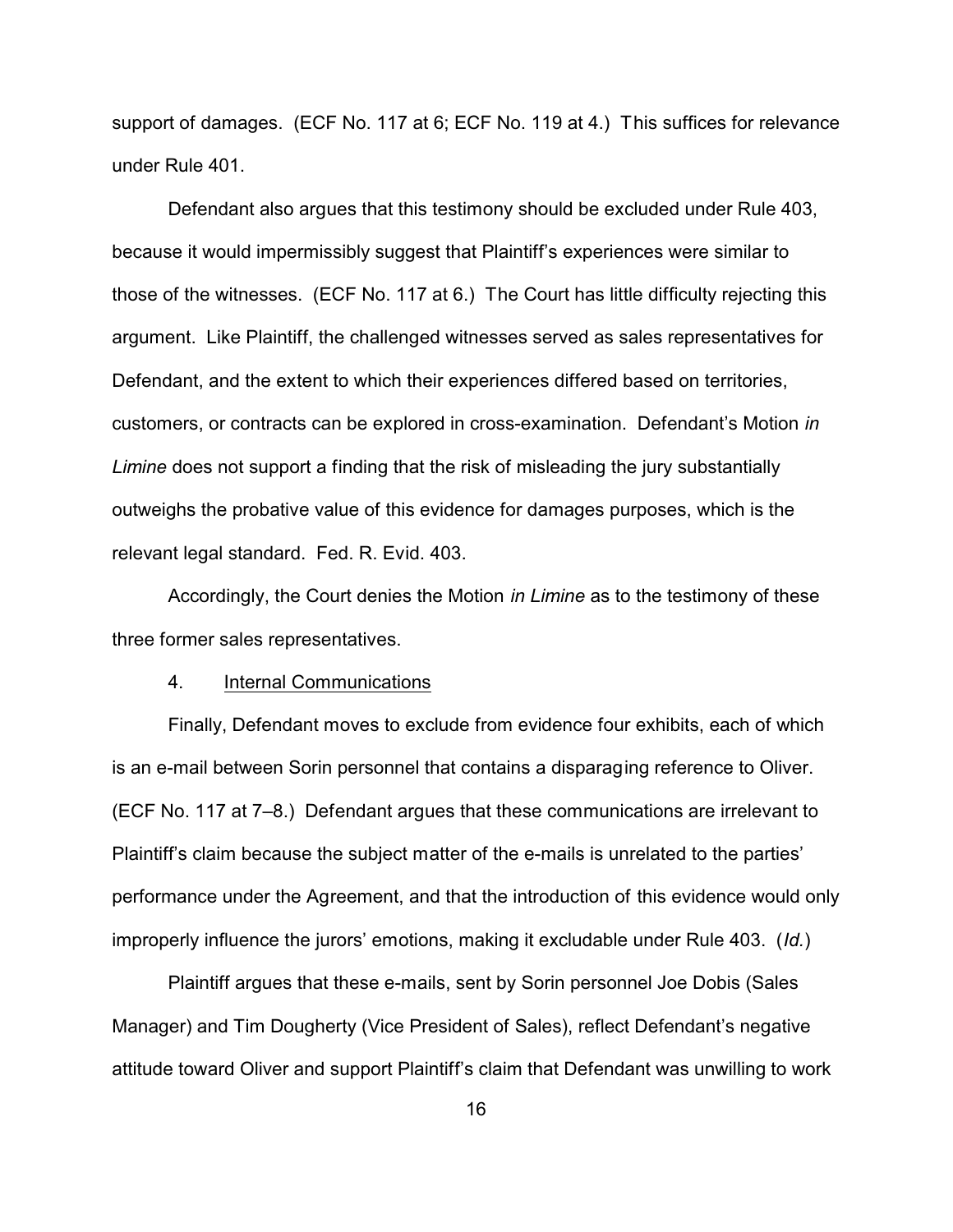with Plaintiff in good faith. (ECF No. 119 at 3.) The Court agrees that this evidence is relevant under Rule 401.

As to Rule 403, Defendant cites numerous cases excluding evidence that unduly suggested to the jury that they make a decision based on emotion. (ECF No. 117 at 8.) However, none of the cited cases are analogous; one excluded a grand jury report that applied a different standard of proof regarding a homicide, another excluded a phone conversation suggesting the plaintiff brought suit solely to scare off the defendant, and a third case discussed evidence that a gunshot victim died, deferring ruling on the Rule 403 argument until trial. (*Id.* (citing cases).) The Court is particularly disconcerted by Defendant's attempt to support its argument with a citation to an order in a prior case before the undersigned that excluded evidence of anonymous internet surveys under Rule 403 because, to the extent that the surveys were non-hearsay, they contained unidentified customer opinions about the defendant's products that could prejudice the defendant, confuse the issues, and waste time because the evidence was duplicative. (*Id.* (citing *SolidFX, LLC v. Jeppesen Sanderson, Inc.*, 2014 WL 1319361, at \*5 (D. Colo. Apr. 2, 2014)).) None of these cases involved evidence remotely close to the exhibits at issue here, nor were any of the court rulings on point.

The Court concludes that Defendant has failed to show that any of the Rule 403 dangers substantially outweighs the probative value of this evidence, and therefore the Motion *in Limine* is denied in this respect.